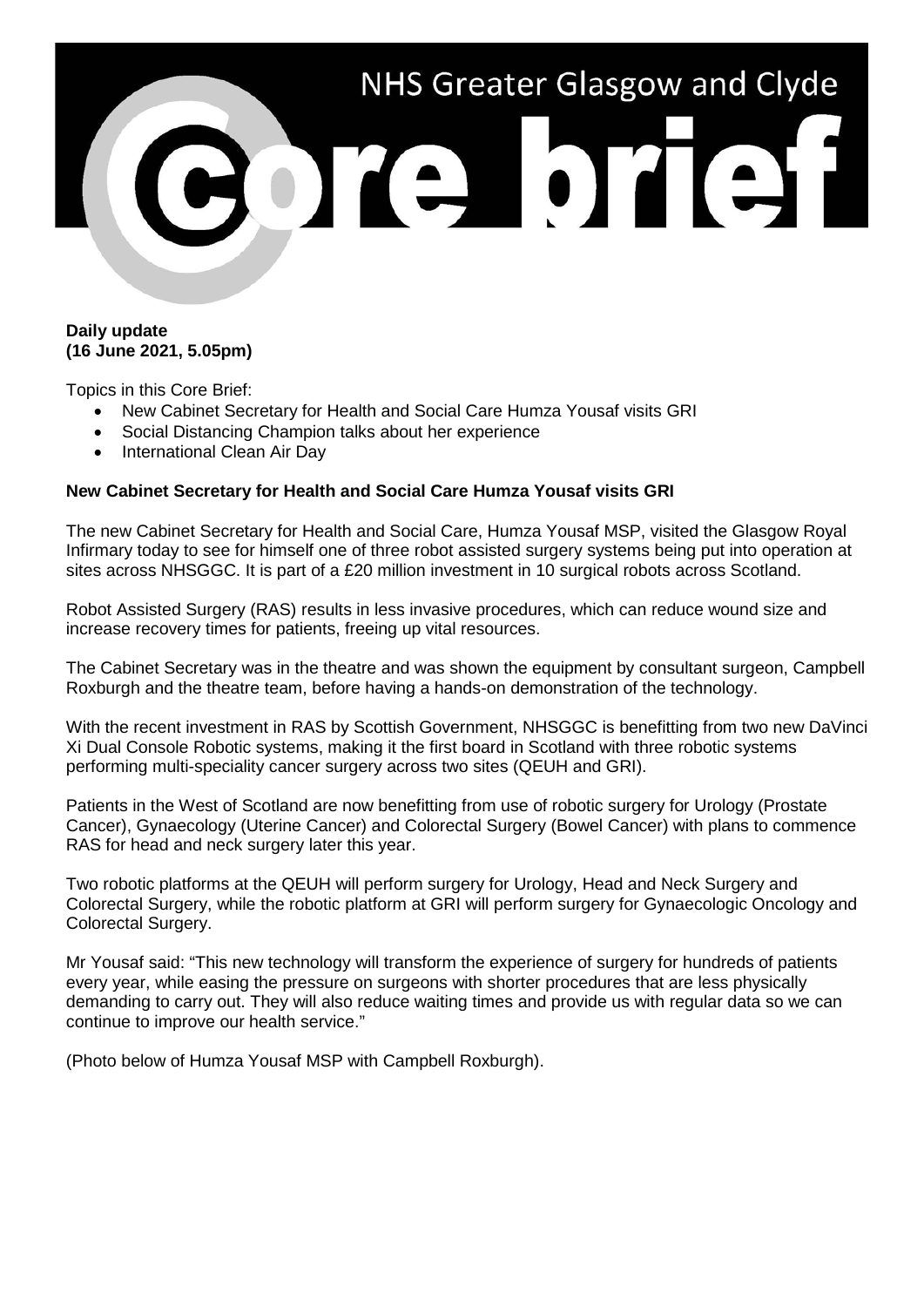

## **Social Distancing Champion talks about her experience**

Susan McCubbin is a Housekeeper and Social Distancing Champion in the Emergency Department and G South in Inverclyde Royal Hospital.

Social Distancing Champions were introduced to help promote good practice and continue to raise awareness of social distancing requirements and here Susan tells us what it's like to take on that role and keep her colleagues and patients as safe as possible.

"Since March 2020 we have had to adapt with this fast-paced virus COVID-19 which has taught us not to be complacent at any time.

Each day we faced unprecedented challenges as we learned from the experiences from the day before, especially with social distancing and



PPE procedures, giving the patients the same care even under these very different circumstances.

"With full support of Senior Charge Nurses Ann Gray of the Emergency Department and Teresa Holland of G South I was able to implement procedures for social distancing, advising staff on the best ways to keep themselves safe which in turn, would reassure the patients that everything was being done to protect them whilst in the hospital.

"The staff adapted to the changes and worked together, communicating with each other, and voicing any concerns they had. With each new challenge the staff have embraced the difficult situations with professionalism and pride. I am very proud to be part of the amazing **team** within Inverclyde Royal Hospital."

**T**ogether **E**veryone **A**chieves **M**ore.

If you would like to become a Social Distancing Champion, email: [SDCommsGroup@ggc.scot.nhs.uk](mailto:SDCommsGroup@ggc.scot.nhs.uk) For more information on Social Distancing, click [here.](https://www.nhsggc.org.uk/your-health/health-issues/covid-19-coronavirus/for-nhsggc-staff/social-distancing-in-the-workplace/)